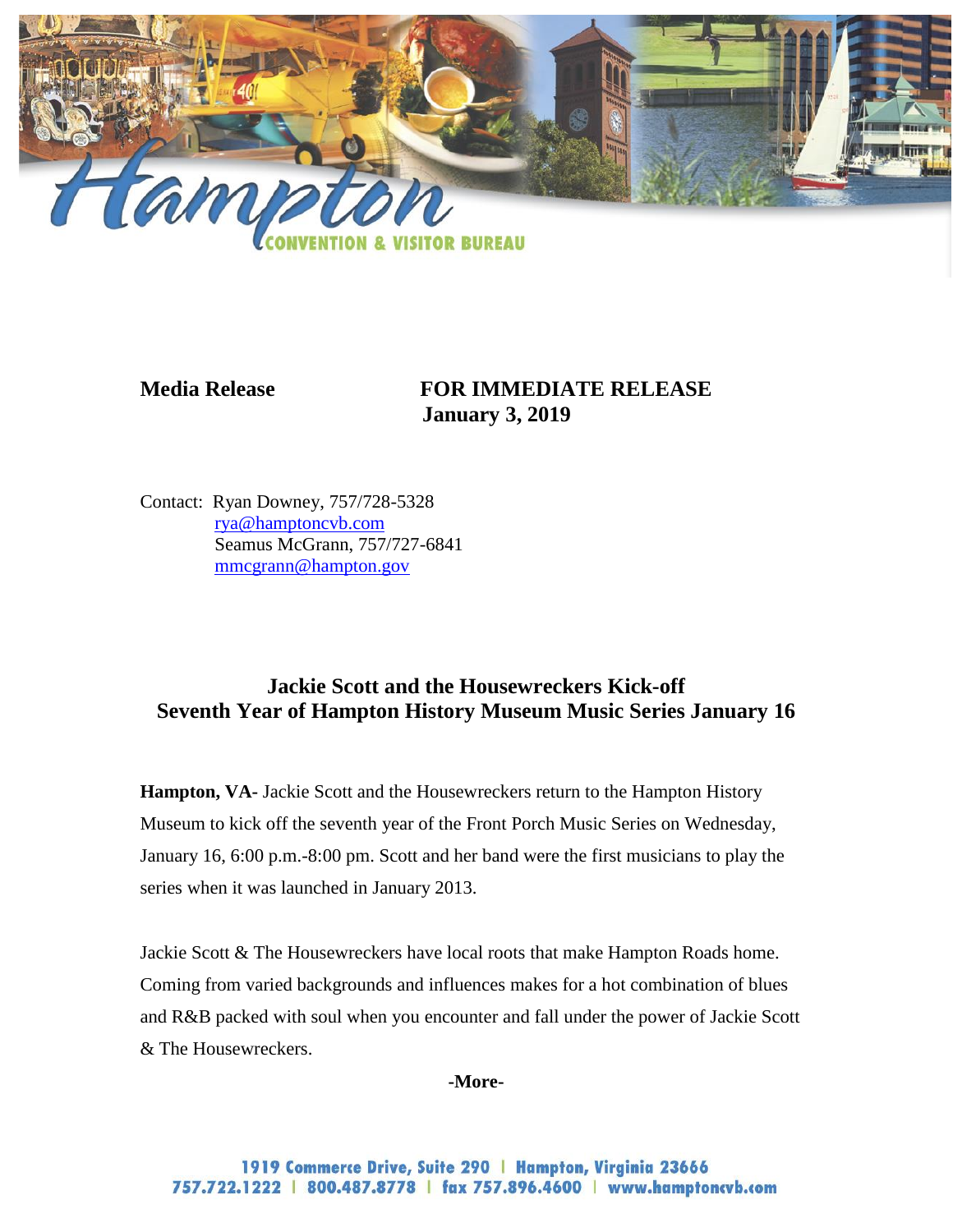## **Jackie Scott and the Housewreckers Kick-off Seventh Year of Hampton History Museum Music Series January 16- Page 2**

The Housewreckers are: Mark Hopkins, guitar; David Holland, bass; Ivan Evans, percussion; Chuck Williams, saxophone; and special guest Tyler Bevington on keyboard.

Scott has spent years honing her craft as a vocalist and her quest lead her to the steamy windows of Chicago's blues scene. It was in Chicago that Scott received her baptism into the blues. Musicians and performers, great and small, all freely shared in their wealth of skill, time and talent to help her grow as a blues entertainer. Nellie Travis, Chicago blues woman and Westside bluesman and Howlin' Wolf sidekick, Eddie Shaw, played a major part in mentoring her into the blues Chicago style.

Jackie Scott & The Housewreckers have opened for BB King, Keb Mo, Taj Mahal, Lyle Lovett and others.

#### **Front Porch Music Series**

Held in the Great Hall on the third Wednesday of each month, the Hampton History Museum's Front Porch Music Series presents different genres of music that have shaped the American soundscape and influenced talent in Hampton Roads' vibrant music scene. Admission is free to museum members, \$5.00 for non-members. Beer and wine will be available for purchase. Proceeds benefit the Hampton History Museum.

#### **Next in the Series:**

# **The Heart Stompers Wednesday, 20, 6-8 pm Museum members free, non-members \$5**

Formerly known as Gina Dalmas & The Cow Tippin' Playboys, this Alt-Country Honky Tonk Americana Music band reaches deep into the roots of country music but end up making magic of their own that is honest, straight forward, and from the heart. They won the 2016, 2015, 2014, 2013 and the 2012 Veer Magazine Award for Best Country Artist, the 2009 Portfolio Music Award for Best Americana Music and the 2009 Meona Award for Best New Alt-Country Artist.